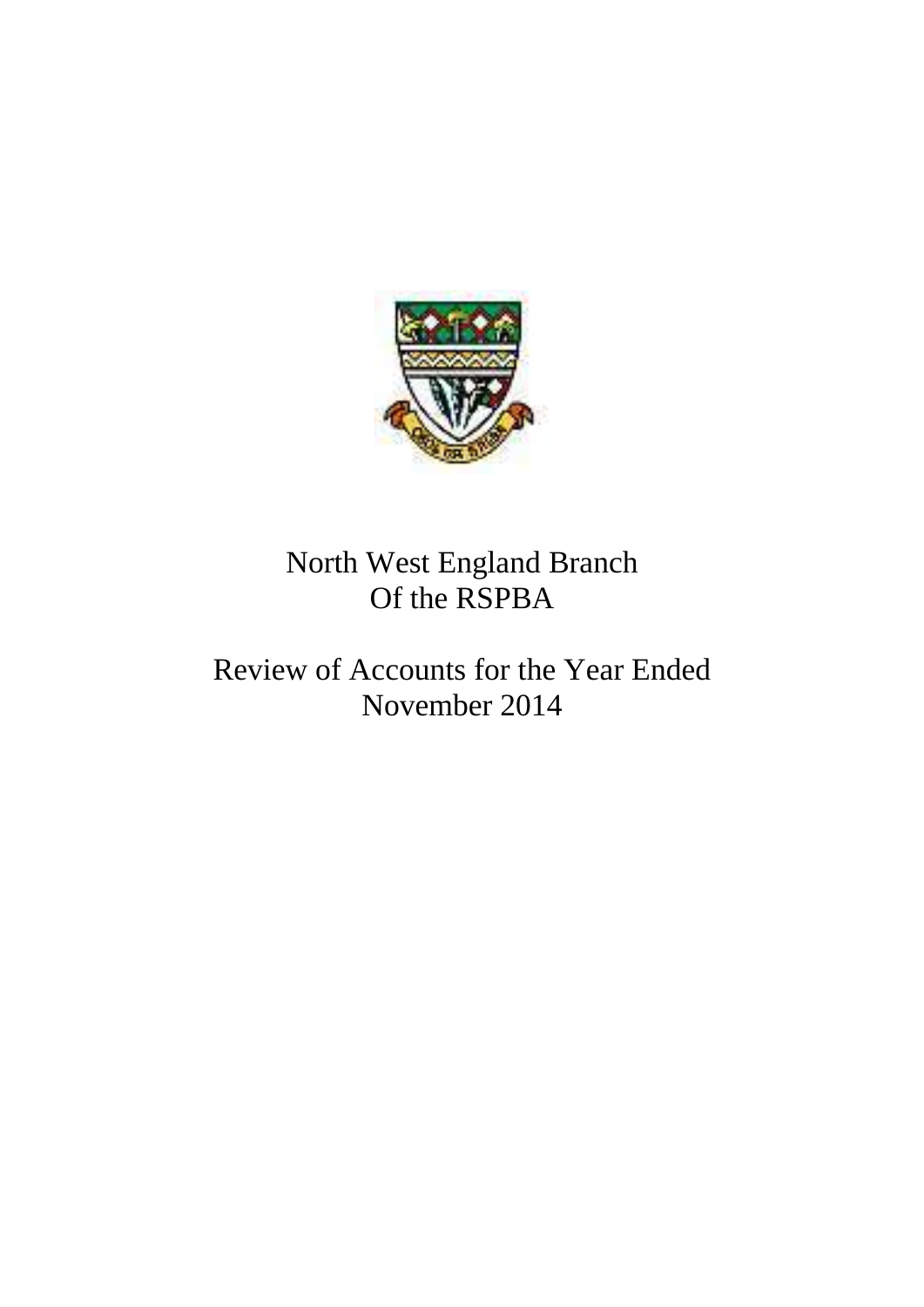### North West England Branch

### Balance Sheet – November 2014

#### Assets Employed

|                                         | 2014               |
|-----------------------------------------|--------------------|
| Current Assets                          |                    |
| Bank Account                            | 2, 212.62          |
| Cash in Hand                            | 591.39<br>2,804.01 |
| Current Liabilities                     |                    |
| Sundry Creditors                        | 0.00<br>2,804.01   |
| Net Current Assets<br>Accumulated funds |                    |
| Balance Brought Forwards                | 2,225.48           |
| Surplus/(Deficit) for the year          | 578.53             |
|                                         | 2,804.01           |

In my opinion the Accounts give a true and fair view of the state of the branch affairs as at  $31<sup>st</sup>$  October 2014 and of the balance for the period at the end.

This report has been prepared from the details provided to the membership by the branch Treasurer. The records kept are clear and reflect the activities of the branch fully.

P L Brown  $31<sup>st</sup>$  October 2014